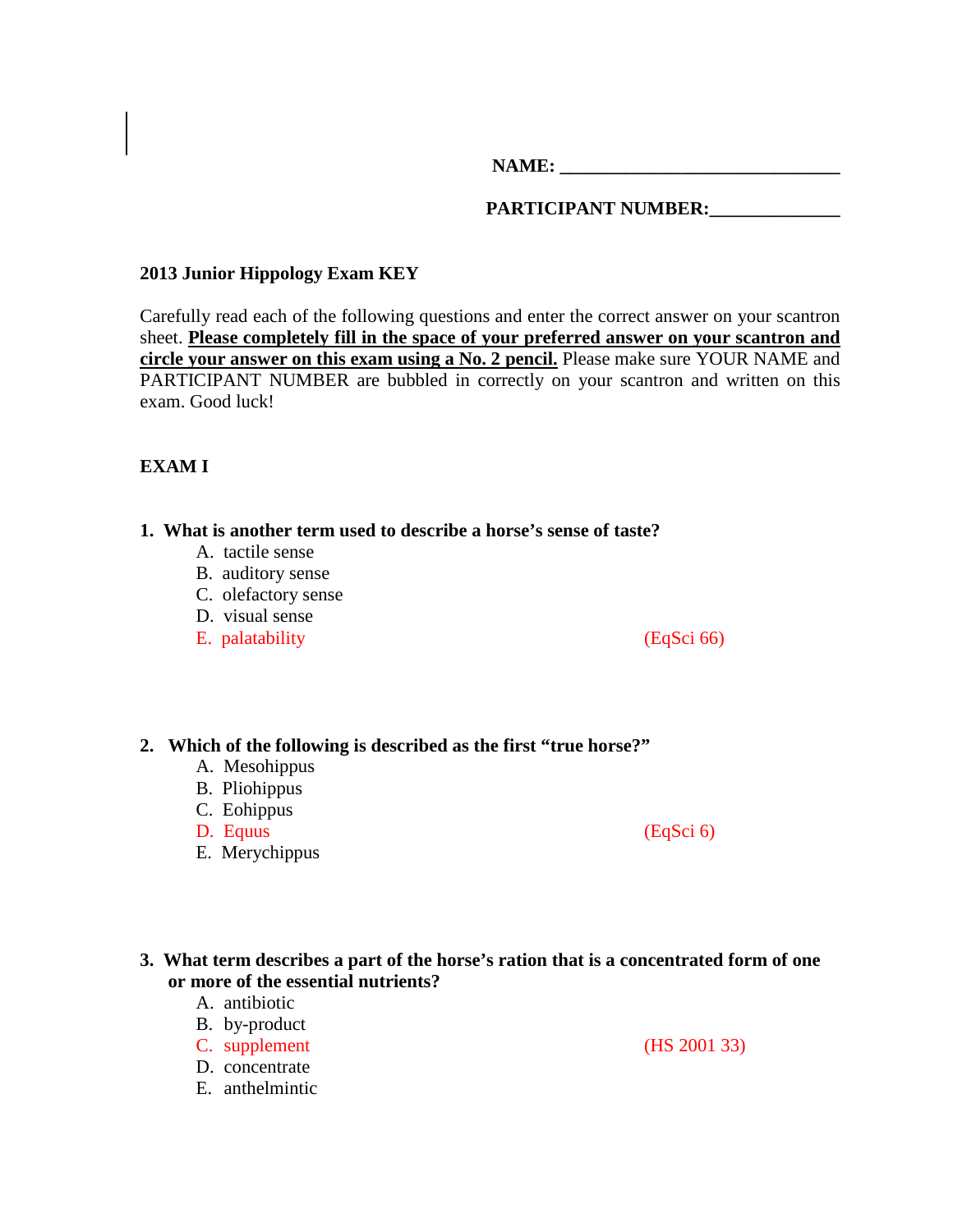### **4. Which of the following is NOT a common action defect?**

- A. forging
- B. fox trotting (H&H 2001 13)
- C. paddling
- D. scalping
- E. interfering

### **5. Which of the following gaits has three (3) beats?**

- A. walk
- B. jog
- C. trot
- D. canter (H&H 2001 18)
- E. gallop

## **6. What does the term "haploid" mean?**

- A. one (EqSci 88)
- B. two
- C. three
- D. four
- E. five

## **7. What is a vein?**

- A. a blood vessel that carries blood away from the heart
- B. a blood vessel that carries blood to the heart (Look 59)
- C. a blood vessel that carries blood away from the brain
- D. a blood vessel that carries blood away from the brain
- E. answers C & D

## **8. Which of the following color patterns describes a paint horse that has white crossing the back?**

- A. ruano
- B. grullo
- C. tostado
- D. overo
- E. tobiano (EqSci 48)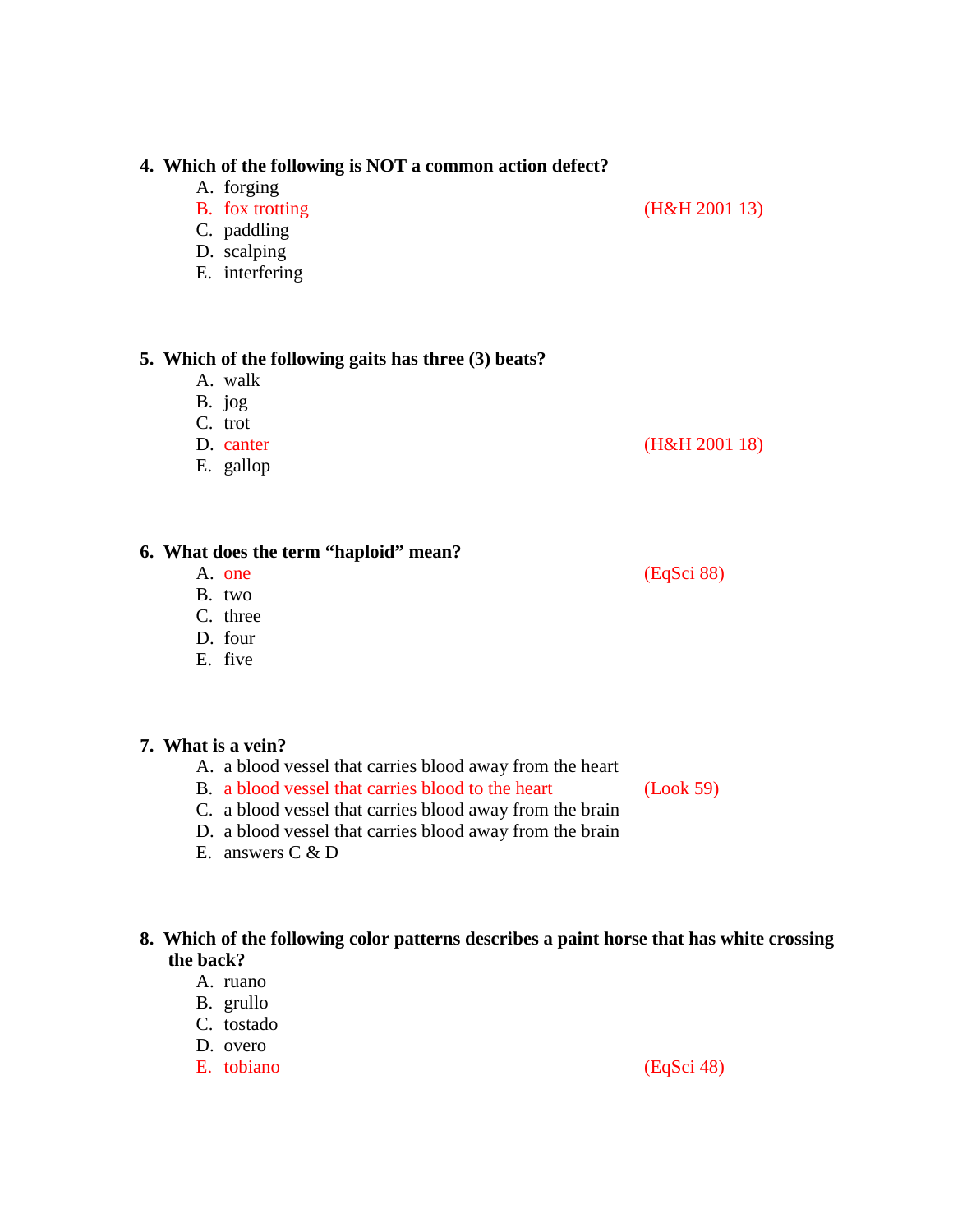## **9. Which of the following is used to remove finer bits of dirt and dust from a horse's coat?**

- A. hard-bristled brush
- B. soft-bristled brush (BH 25)
- C. currycomb
- D. mane and tail comb
- E. hoofpick

**10. Which of the following terms describes the exercising of a horse on the end of a long rope or line in a circle?**

A. gymkhana

B. longe (H&H 2001 40)

- C. chukker
- D. remuda
- E. dressage

### **11. Which of the following is NOT part of the horse's eye?**

A. vas deferens (EqSci 214)

- B. retina C. sclera
- D. lens
- E. cornea

## **12. Which of the following is a saddlepad cut to fit the shape of the saddle?**

- A. fiadore
- B. corona (H&H 2001 27)
- C. fender
- D. bosal
- E. cavesson

## **13. Which of the following is NOT a characteristic of a successful horse judge?**

- A. clear knowledge of breed standards
- B. ability to evaluate a horse accordance to its appearance on the day of judging
- C. ability to visualize multiple individual animals and rank them comparatively
- D. quick and accurate powers of observation
- E. personal knowledge of exhibitors (4-HJM 4)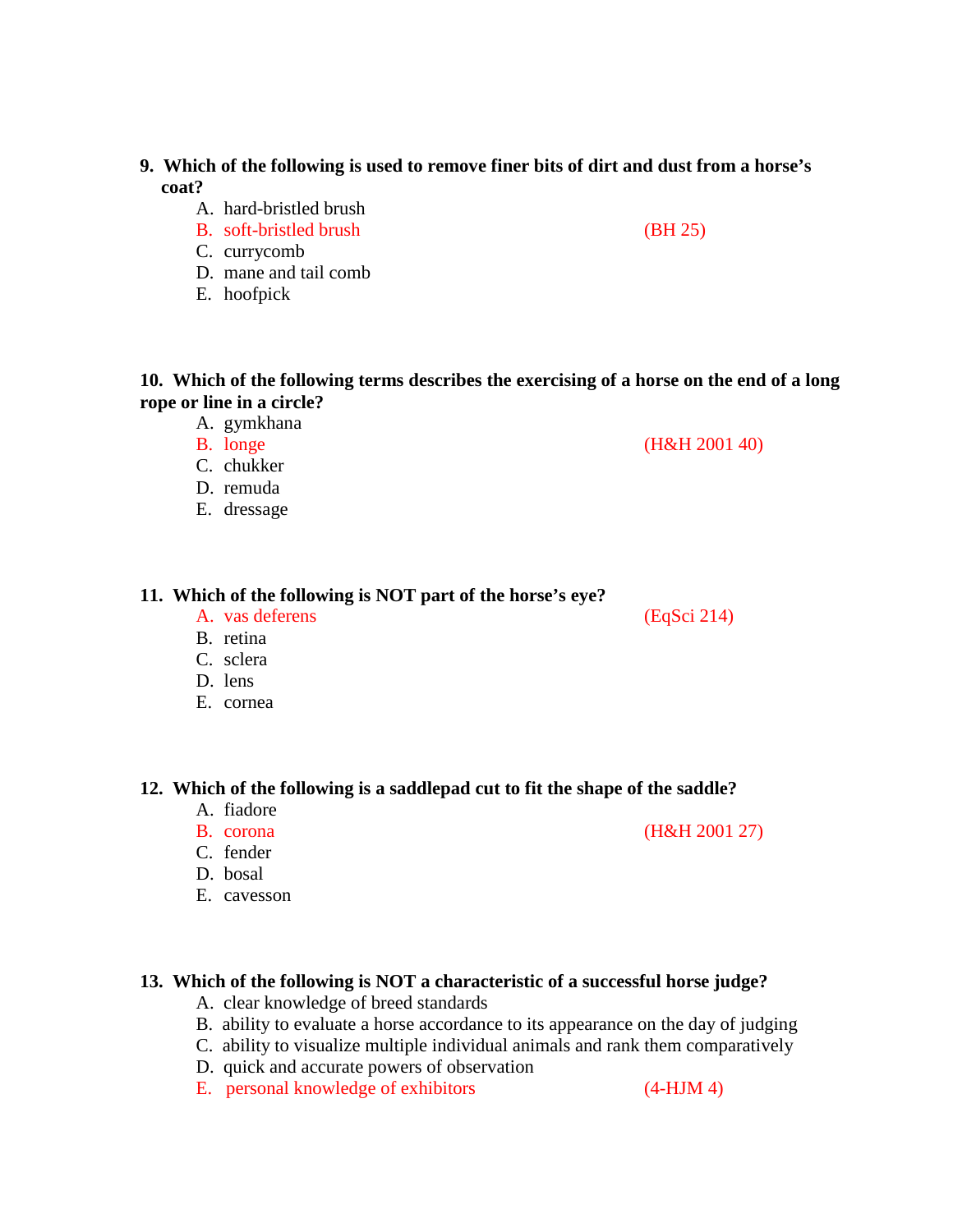## **14. Which of the following diseases is a highly contagious viral disease that is primarily observed in young horses? Vaccination may reduce the severity of the disease, but must be administered frequently.**

A. Strangles

- B. Equine Infectious Anemia
- C. Equine Influenza (HS 2001 49)
- D. West Nile Virus
- E. Eastern Equine Encephalomyelitis

### **15. What term describes the art of riding the horse and of understanding its needs?**

- A. appointments
- B. aids
- C. riding
- D. horsemanship (H&H 2001 20)
- E. equitation

**Please match the following parts of the equine digestive tract to their correct function. Each answer will be used only one time. (EqSci 109-114)**

| 16. Esophagus       | A. The "fermentation vat." Microbes run the<br>fermentation process located here.          |
|---------------------|--------------------------------------------------------------------------------------------|
| 17. Small Intestine | B. Digests and absorbs proteins, vitamins,<br>minerals and energy.                         |
| 18. Stomach         | C. The tube that takes food from the mouth to<br>the stomach.                              |
| 19. Cecum           | D. Responsible for the excretion of waste<br>material out of the body.                     |
| 20. Rectum          | E. Secretes acids & enzymes to help breakdown<br>food $\&$ continue the digestive process. |

## **21. Which of the following equipment would be ILLEGAL in the Western Division at the 2013 NC State 4-H Horse Show?**

- A. leather curb strap
- B. tom thumb bit
- C. loose ring snaffle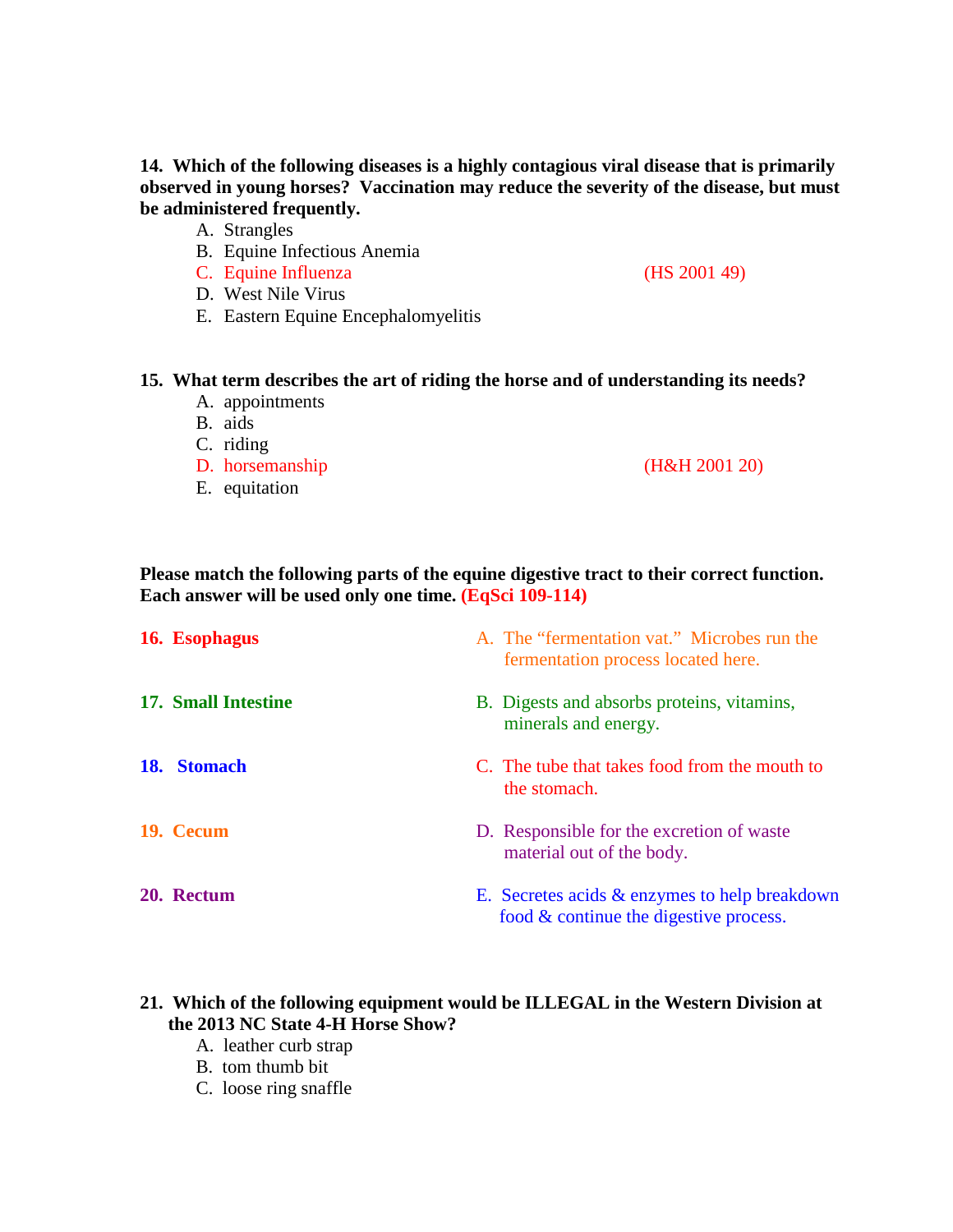| E. martingale                                                                                                          | (4-HR&R III-E.2.c.) |
|------------------------------------------------------------------------------------------------------------------------|---------------------|
| 22. Which of the following is not part of the four-stage parasite life cycle?                                          |                     |
| A. egg<br>B. hatchling<br>C. larvae<br>D. pupa<br>E. adult                                                             | (EqSci 184)         |
| 23. What is sex cell (gamete) division called?<br>A. inheritance<br>B. mitosis<br>C. loci<br>D. meiosis<br>E. genetics | (HS 2001 19)        |
| 24. What is the major energy source of the horse?<br>A dietary fats/linids                                             |                     |

- A. dietary fats/lipids
- B. protein

D. bosal

- C. carbohydrates (EqSci 144)
- D. vitamins
- E. minerals

## **25. What is a "goose-rump?"**

- A. a horny growth behind the fetlock joint
- B. the top of a horse's head, just back of the ears
- C. a thin, sharp, arched back
- D. a flat, long hip
- E. a short, steep croup (H&H 2001 9)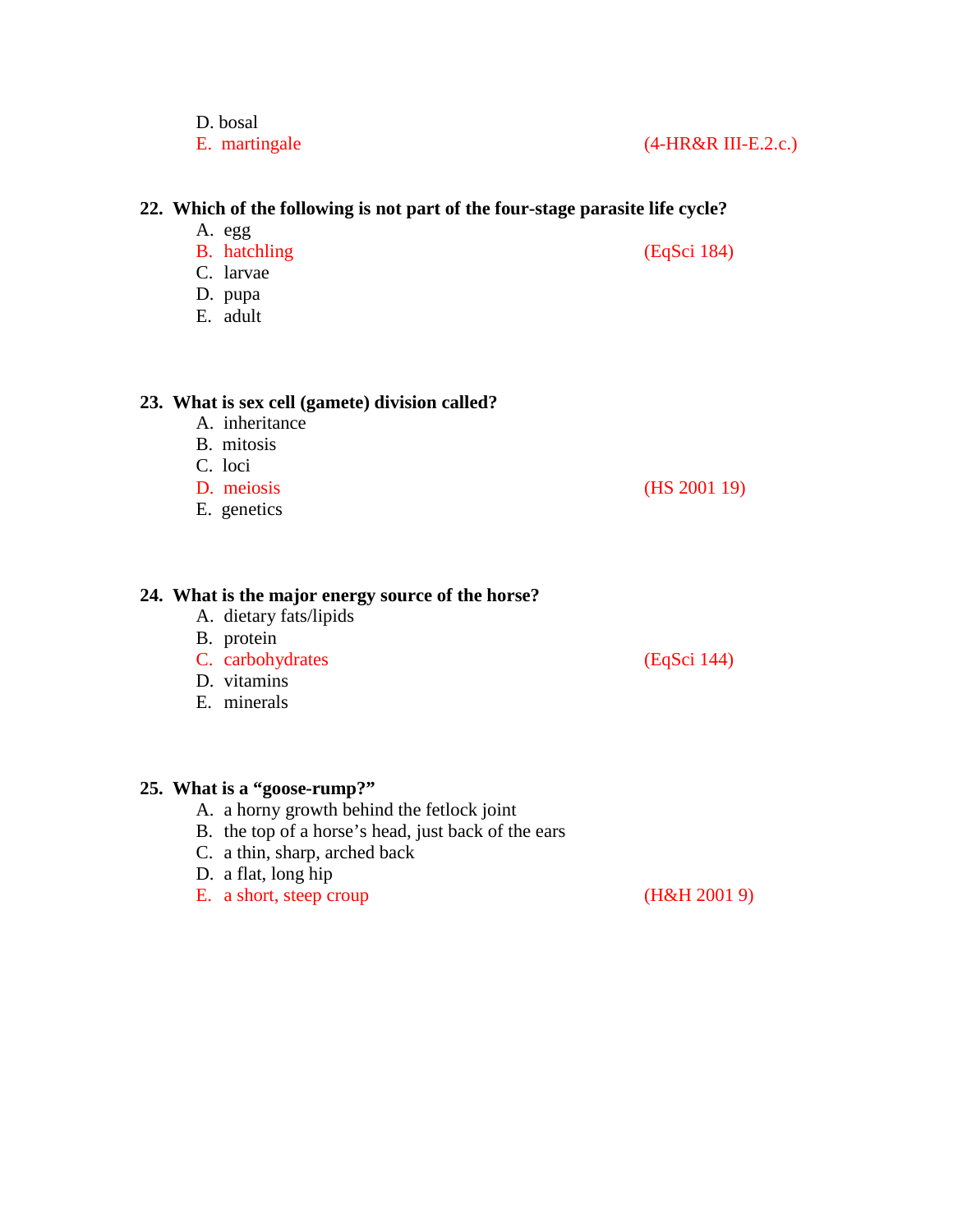## **EXAM II**

### **26. How many pairs of chromosomes does the donkey have?**

- A. 11 B. 21  $C. 31$  (EqSci 16) D. 41
- E. 51

**27. What term describes a mass of tubes connected to the testicle that is used for sperm storage?**

- A. cervix
- B. corpus luteum
- C. uterus
- D. vas deferens
- E. epididymis (HS 2001 22)

## **28. What term refers to a smooth biting surface of the upper and lower incisors after the cups have disappeared at eleven (11) years of age or older?**

### A. wolf mouth

- B. interdental space
- C. smooth mouth (HS 2001 15)
- D. full mouth
- E. in wear

## **29. Which of the following would be considered an unsoundness?**

A. roaring (HS 2001 13)

- B. splint
- C. capped elbow
- D. thrush
- E. quarter crack

## **30. What term describes a bruise of the sole at the angle of the wall and the bar of the hoof? This bruising is more common on the front feet then the rear feet.**

B. founder

A. corn (H&H 2001 50)

- D. gravel
- E. ringbone

C. navicular disease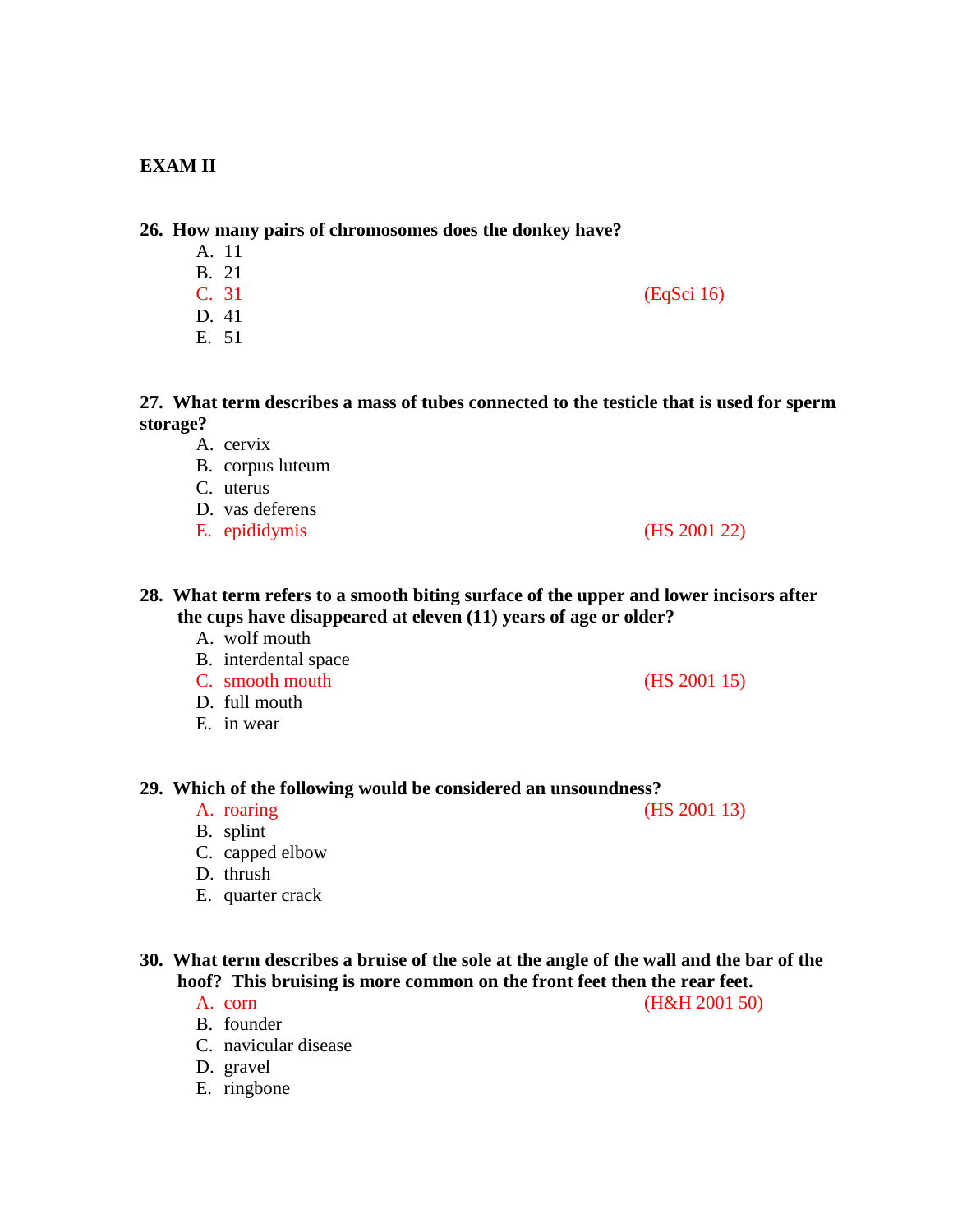## **31. Which of the following colors is considered one of the three basic coat colors?**

- A. buckskin
- B. brown
- 
- D. dun
- E. palomino
- **32. Which of the following is a given amount of feed that furnishes just enough of each of the nutrients required to support an animal, which is doing no work and yielding no product, so that it will neither gain nor lose weight?**
	- A. ration
	- B. maintenance ration (HS 2001 32)
	- C. balanced ration
	- D. total digestible nutrients
	- E. total nutrients
- **33. Which of the following teeth is described as a slender tooth located at the front of the horse's mouth, which is used for biting grass, feeds, etc?**
	- A. canine
	- B. molar
	- C. wolf
	-
	- E. crown

## **34. What term describes when an excess of granulation tissue bulges above the area of a healing wound?**

- A. caustic tissue
- B. edema
- C. proud flesh (BYOV 232)
- D. hemorrhage
- E. abrasion

### **35. What is the average length of the mare's estrus cycle in days?**

- A. 12 days B. 17 days C. 21 days (HS 2001 24) D. 26 days
- E. 32 days

C. bay (EqSci 39)

D. incisor (HS 2001 14)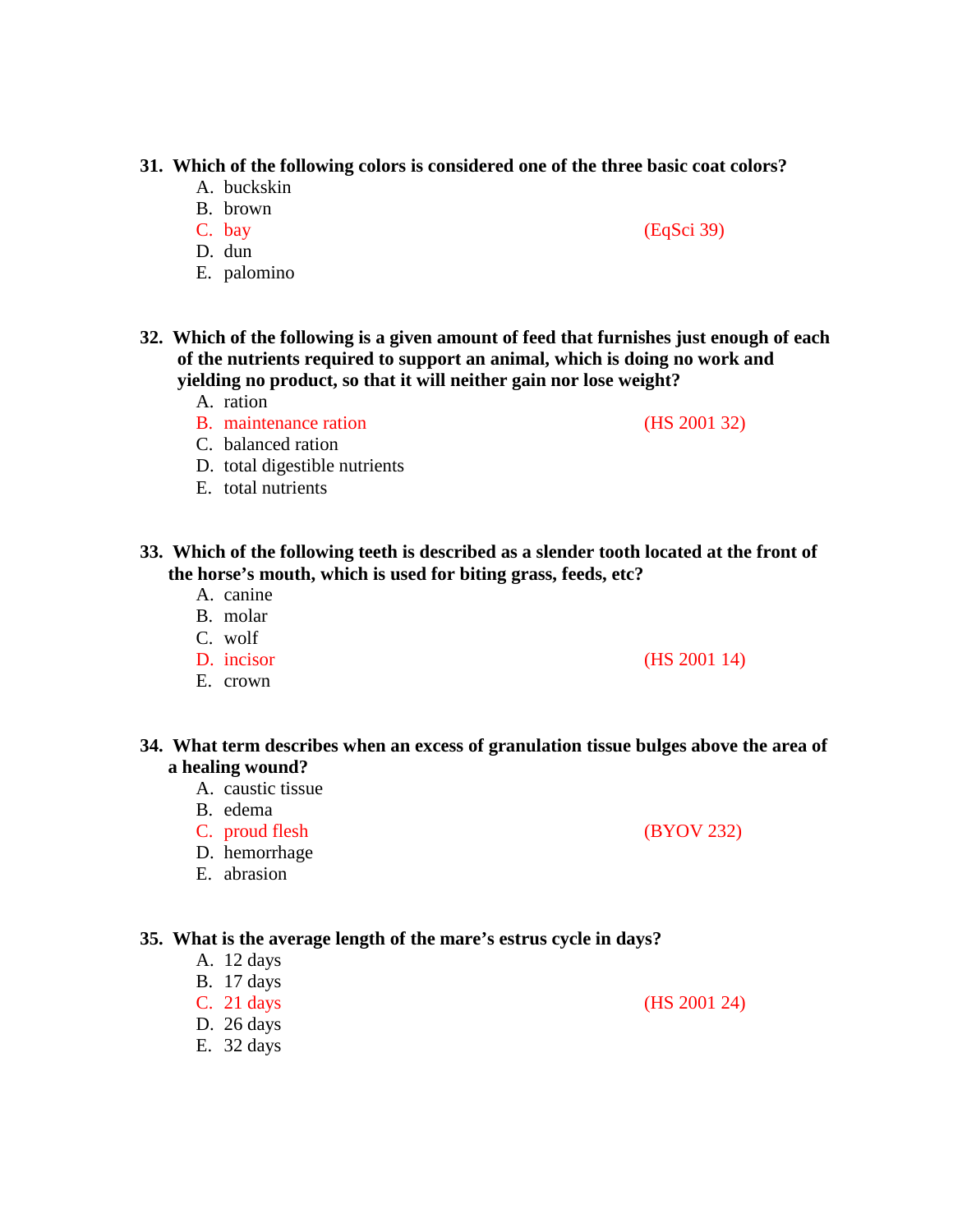| be used only one time.      | (EqSci 188-190)                                                                                                                           |
|-----------------------------|-------------------------------------------------------------------------------------------------------------------------------------------|
| <b>36. Bots</b>             | A. This parasite is commonly transmitted<br>from donkeys and commonly affects the<br>bronchial tubes, lungs and digestive tract.          |
| 37. Lungworms               | B. Both an internal and external parasite<br>that primarily affects the legs, mouth,<br>tongue, stomach and small intestine.              |
| <b>38.</b> Large Strongyles | C. There are three main types of this<br>parasite, which may cause severe damage to<br>the blood vessels, liver, pancreas and<br>muscles. |
| <b>39. Pinworms</b>         | D. These parasites are also referred to as<br>ascarids, and primarily affect foals and<br>young horses.                                   |
| <b>40. Large Roundworms</b> | E. This parasite migrates to the anus of the<br>horse, where it lays its eggs, causing severe<br>itching.                                 |

**Please match the following internal parasite to its correct description. Each answer will** 

## **41. What is the term applied to the accumulation of dried colostrum on the end of a mare's teats prior to foaling?**

A. kumiss B. mastitis C. first milk D. goo E. waxing (BYOV 75) **42. What is another term for a nosebleed?** A. pulmonary hemorrhage<br>B. epistaxis (BYOV 240) C. distemper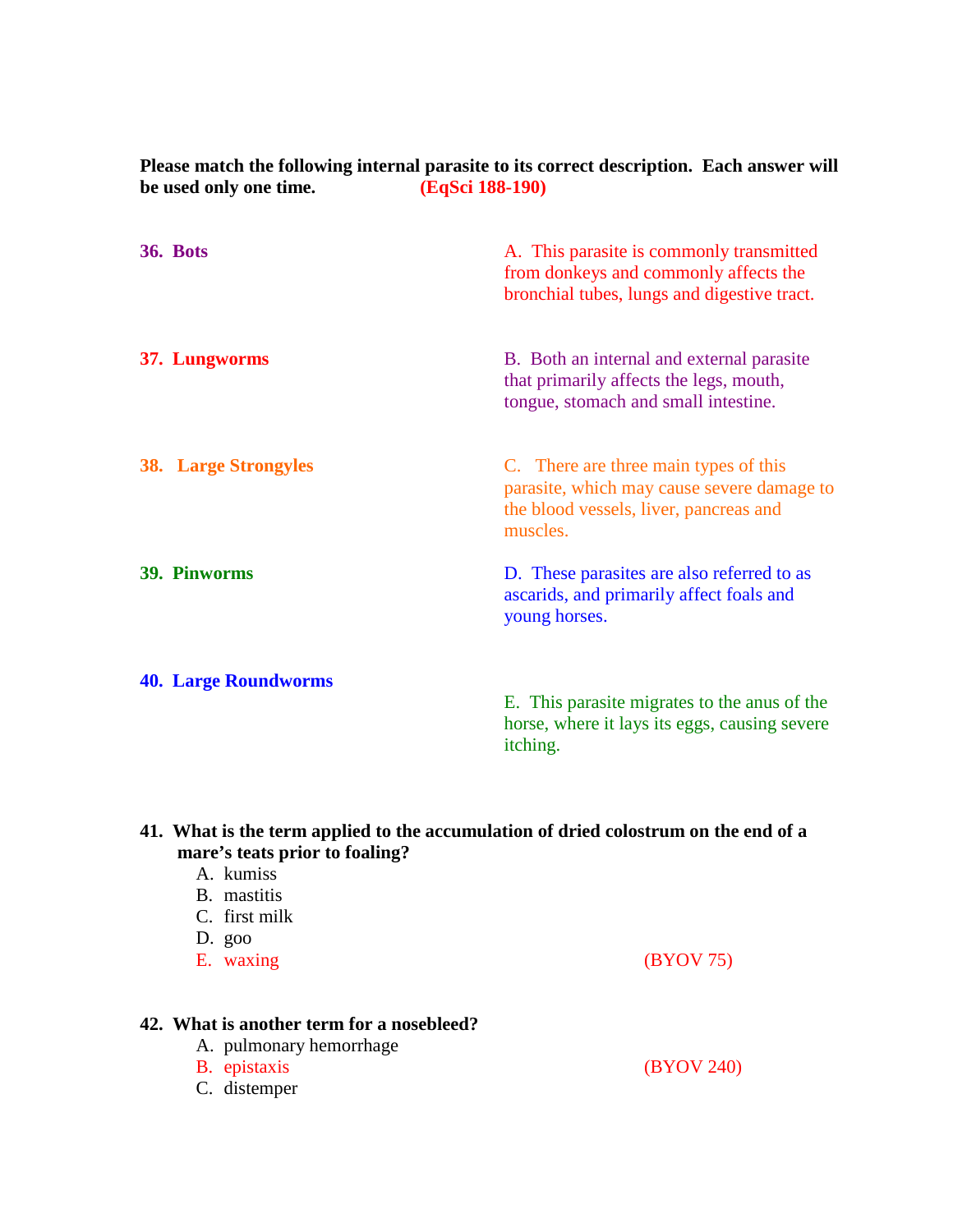- D. hemiplegia
- E. emphysema

### **43. Which of these grains contains twice as much energy as the same volume of oats?**

- A. rye
- B. barley
- C. sorghum
- D. corn (HS 2001 38)
- E. wheat

**44. Which method of restraint works by producing a certain amount of pressure on the sensitive nerves of the upper lip?**

A. twitching (BYOV 170)

- B. hobbling
- C. laying down
- D. roping
- E. cross-tying

## **45. Which of the following traits is determined solely by the sire, or male parent?**

- A. coat color
- B. height
- C. speed
- D. temperment
- 

**46. Standing in muddy conditions for long periods of time predisposes a horse to which of the following hoof conditions?**

- A. founder
- B. navicular disease
- C. hoof cracks
- D. thrush (EqSci 183)
- E. corns

## **47. What anatomical term references a structure in relation to the horse's back or topline?**

- B. ventral
- C. lateral
- D. cranial
- E. caudal

E. gender (EqSci 91)

A. dorsal (LOOK 19)

- 
- -
-